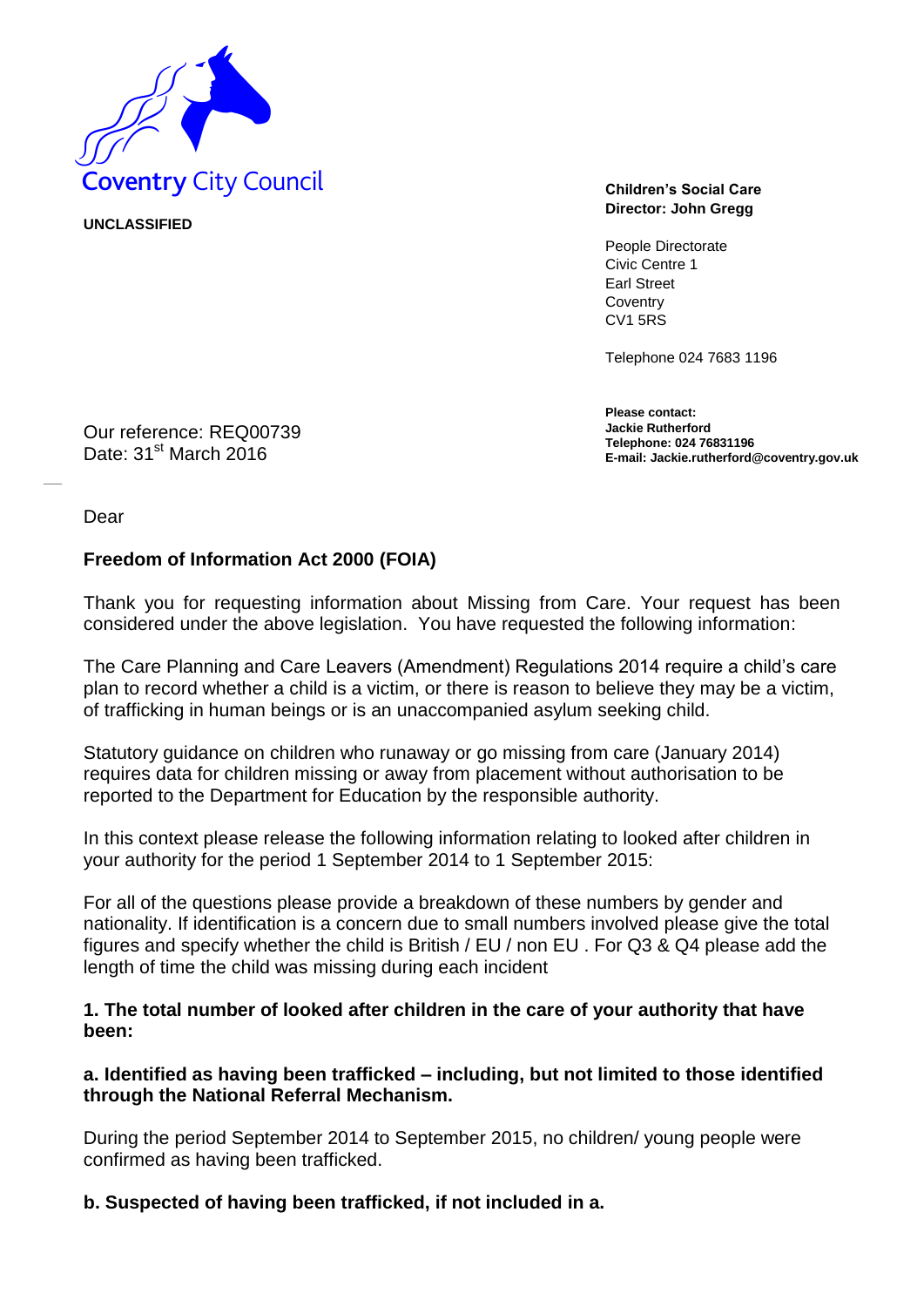During the period September 2014 to September 2015, 9 children/ young people were suspected as having been trafficked.

# **c. Identified as an unaccompanied asylum seeking child (UASC) or a separated child**

During the period September 2014 to September 2015, 23 children/ young people entered the care of the authority having been identified as being unaccompanied (UASC); this includes the 9 children/ young people identified in question [1.b].

# **2. The total number of looked after children in the care of your authority:**

## **a. identified or suspected as having been trafficked and that have gone missing or absent.**

During the period September 2014 to September 2015, 5 children/ young people out of the 9 suspected as having been trafficked were recorded as having gone missing or absent.

# **b. identified as an UASC or separated child and that have gone missing or absent.**

During the period September 2014 to September 2015, 6 children/ young people who entered the care of the authority having been identified as being unaccompanied (UASC) were recorded as having gone missing or absent; this includes the 5 children/ young people identified in question [2.a].

## 3**. The total number of individual incidents (which could involve the same child on more than one occasion) of looked after children in the care of your authority a. identified or suspected as having been trafficked and that have gone missing or absent.**

During the period September 2014 to September 2015, there were 5 individual incidents of children/ young people who were suspected as having been trafficked going missing or absent.

# **b. identified as an UASC or separated child and that have gone missing or absent.**

During the period September 2014 to September 2015, there were 7 individual incidents of children/ young people who entered the care of the authority having been identified as being unaccompanied (UASC) going missing or absent; this includes the 5 incidents noted in question [3.a].

### 4**. The total number of looked after children in the care of your authority that are still missing or absent (including those that subsequently turned 18 without being found) that were identified or suspected as having been trafficked or identified as an UASC or separated child.**

During the period September 2014 to September 2015, 5 of the 23 children/ young people who entered the care of the authority having been identified as being unaccompanied (UASC), all of which were also suspected as having been trafficked were never found. None of these cases remain open to Social Care.